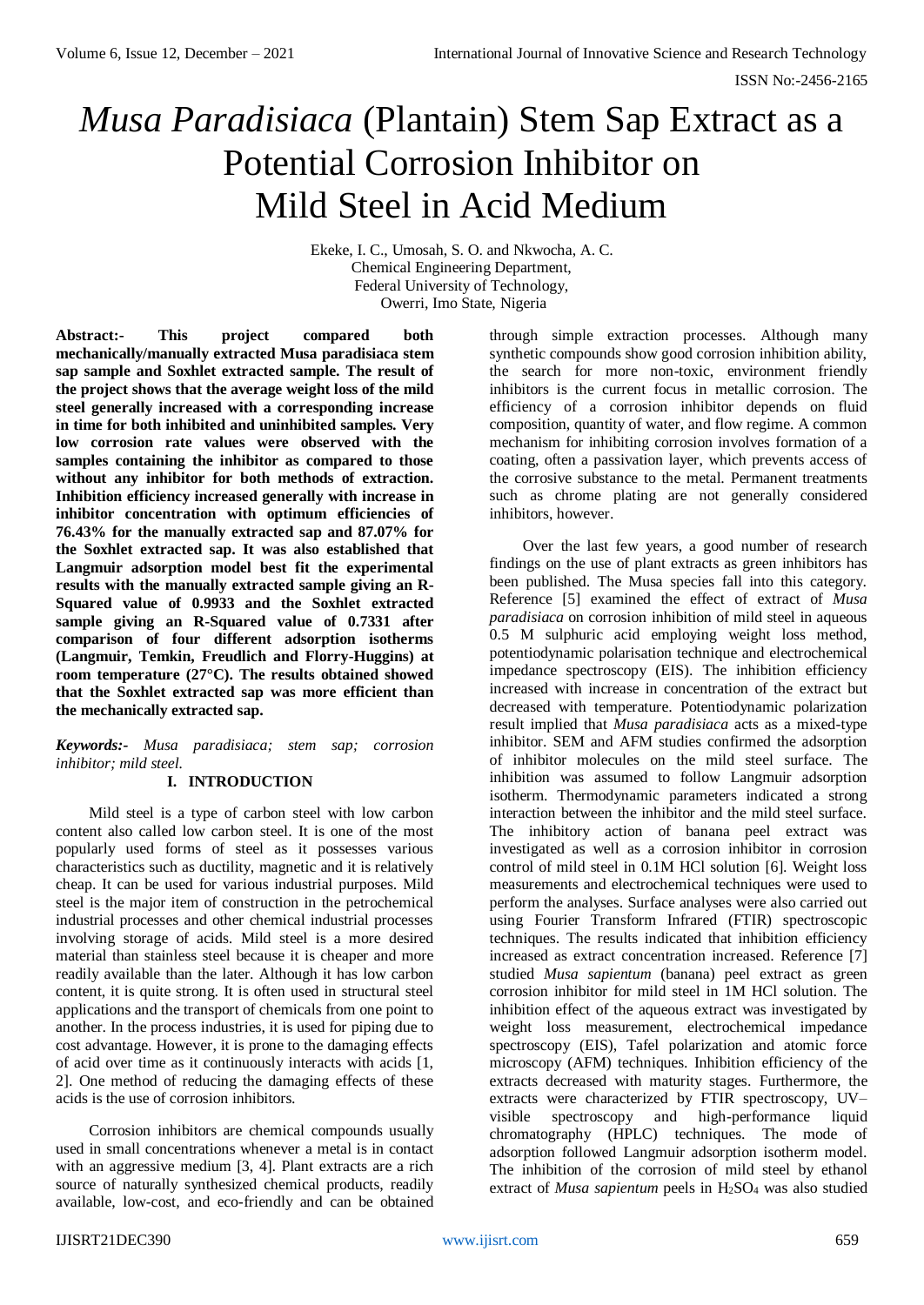utilizing the gasometric and thermometric methods [8]. The

#### ISSN No:-2456-2165

result of the study revealed that the different concentrations of ethanol extract of *Musa sapientum* peels inhibited mild steel corrosion. Inhibition efficiency of the extract varied with concentration, temperature, period of immersion and pH. Thermodynamic studies revealed that adsorption of the extract on the mild steel surface was spontaneous and occurred according to Langmuir and Frumkin adsorption isotherms. Physisorption was proposed for the adsorption of the inhibitor. Reference [9] investigated the inhibitive properties of *Musa Sapientum* peel extract as a green corrosion inhibitor for mild steel using factorial design method. The effects of two independent variables (concentration of banana peel extract and temperature) on the corrosion inhibition efficiency were examined using thermometric and gasometric techniques. The physicochemical properties of the extract such as surface tension, viscosity, flash point, and specific gravity were determined using standardized methods provided by the American System of Testing Materials (D-971). The statistical analysis of the inhibition efficiency was carried out using the Fit Regression Model of Minitab 17.0, while the fitness of the models was assessed by the coefficient of determination and the analysis of variance (ANOVA). Results showed that gasometric method gave a maximum inhibition efficiency of 66.83%, with an  $\mathbb{R}^2$  of 90.76%, while thermometric method gave a maximum inhibition efficiency of 65.70%, with an  $\mathbb{R}^2$  of 95.56%. The study shows that banana peel extract has the capacity to prevent the corrosion of mild steel in acidic medium. In another study, the inhibition efficiency of *Musa sapientum* peel extracts at different concentrations  $(300 - 500$ ppm) and temperatures (25°C to 60°C) on mild steel corrosion in 1M HCl acid using weight loss method was investigated [10]. Inhibition efficiency of the extract increased from 86.9% to 89.0% as the concentration of the extract increased but decreased with temperature. Gas chromatography-mass spectrometry (GC-MS) revealed the presence of bioactive compounds responsible for the corrosion inhibition and adsorption properties. FTIR analysis confirmed the presence of functional groups. The inhibitive properties of banana leaves water extracts (BLWE) as inhibitor for X70 steel corrosion in 1mol/L of HCl medium employing experimental and theoretical calculation methods were also examined [11]. Inhibition efficiency of up to 90% was obtained with addition of the extract. It was also established that BLWE is a mixed-type inhibitor. Surface morphology analysis also indicated that BLWE can effectually reduce the corrosion of X70 steel. The extract followed Langmuir adsorption isotherm. Quantum chemical (QC) calculation and molecular dynamics simulations (MDS) confirmed that (S)- 2-amino-3-(4-hydroxyphenyl) propanoic acid (AHP), 3-(2 aminoethyl)-1H-indol-5-ol (ATI), and 3,4- Dihydroxycinnamic acid (DDA) in BLWE can exhibit excellent anti-corrosion properties. MDS results also showed that AHP, ATI and DDA can be adsorbed on the Fe (110) surface to obtain the maximum coverage. Reference [12] monitored the corrosion rate of mild steel in sulphuric acid, using *Musa paradisiaca* stem extract (MPSE) as corrosion inhibitor at temperatures of 303 and 333K. The corrosion rate and the inhibition efficiency were determined

with gravimetric technique. Results revealed that *Musa paradisiaca* stem extract could serve as a corrosion inhibitor of mild steel in acidic media. The inhibition efficiency of MPSE recorded maximum values at lower temperature, increasing inhibitor concentration and decreasing concentration of corrodent. The sorption data gave adequate fit for Langmuir, Freundlich and Florry-Huggins isotherms.

This study compared the inhibitory properties of *Musa paradisiaca* stem sap extracted by mechanical/manual means and that extracted using n-hexane solvent on the corrosion of mild steel.

#### **II. METHODS**

#### *A. Preparation of Mild Steel Coupons*

The mild steel coupons with dimensions  $3cm \times 3cm \times$ 0.05cm (length  $\times$  width  $\times$  thickness) were obtained from Centre for Industrial Studies (CIS), Federal University of Technology Owerri, (FUTO), Imo State, Nigeria. They were smoothened with sandpaper, soaked in acetone for degreasing and further cleaned with a brush. The coupons were weighed afterwards.

#### *B. Preparation of the Extract*

The extract was prepared in two ways: mechanical/manual extraction and solvent extraction (using a Soxhlet extractor). In the first method, the *Musa paradisiaca* stems were obtained from a farm at Eziobodo Elu, Owerri, Imo state after which they were cut into bits. The bits were then ground into paste using a mechanical grinder. The paste was sieved with Whiteman sieve. Five inhibitor test samples (10%, 20%, 30%, 40% and 50% of the extract in HCl solution) were prepared using volume per volume method.

In the second method, a Soxhlet extractor was used. This is made up of a glass body with round bottom distillation flask, a siphon arm, thimble, extraction chamber, and condenser (Fig. 1). The plantain stem from the farm was cut into smaller pieces and sun dried for 7 days.12g of the dried stem was placed in the thimble made from a strong fiber and placed in thimble chamber of the Soxhlet extractor apparatus. The round bottom flask containing 250ml of nhexane was heated and the vapour produced flowed up the distillation path, into the main chamber and up into the condenser where it condensed and trickled down. The solvent then filled the main chamber, where it dissolved some of the desired compound from the solid sample. When the chamber was almost full, it was emptied by the siphon, returning the solvent to the round bottom flask to begin the process again.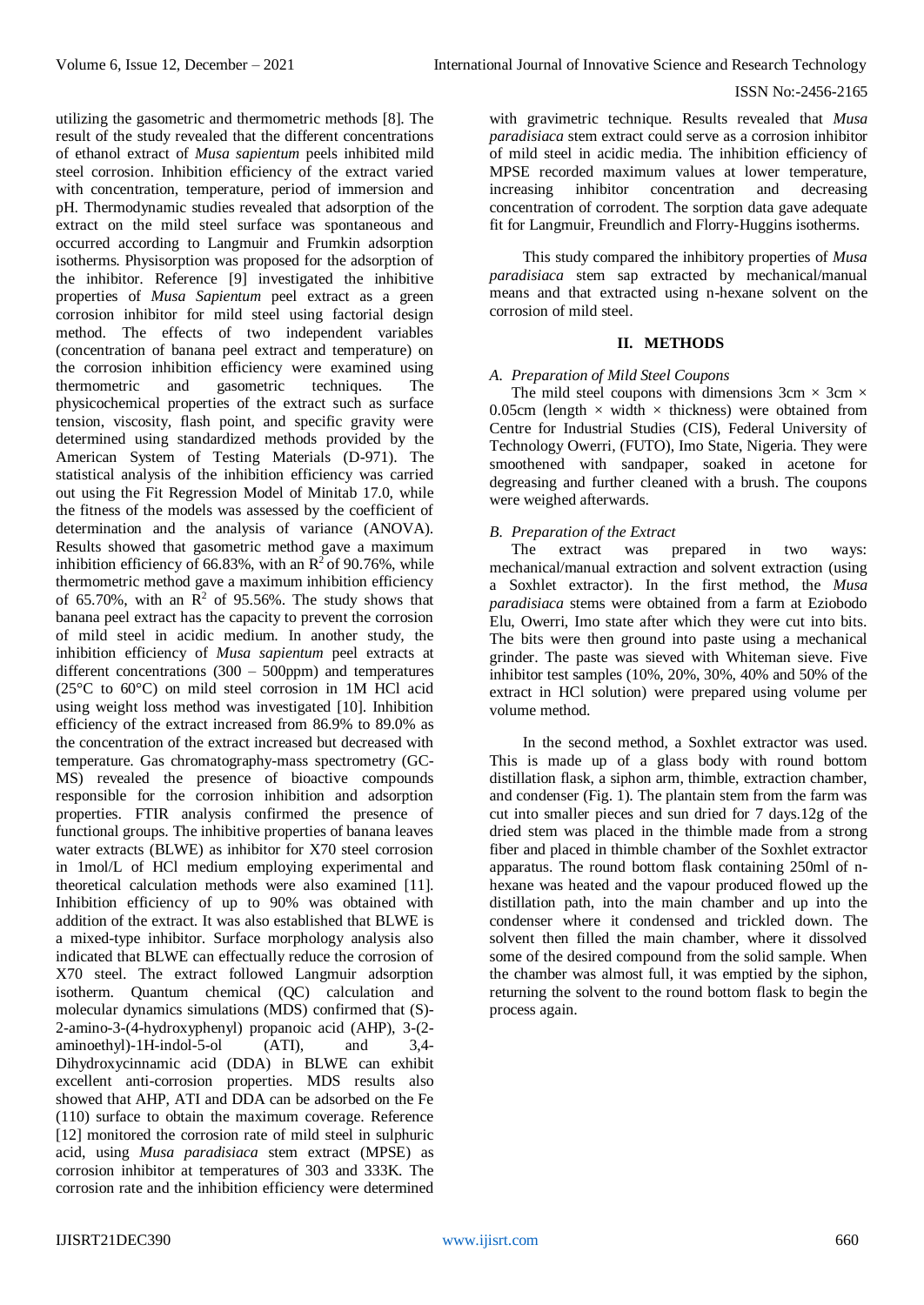

Fig. 1: Soxhlet Extraction setup

#### *C. Qualitatative Phytochemical Analysis*

The qualitative tests were carried out using the standard methods of analyses for alkaloids, flavonoids, tannins, saponins, steroids, terpenoids, phenols, oxalate, hydrogen cyanide and cardiac glycosides.

#### *D. Weight Loss/Gravimetric Measurement*

The volume per volume method was used to obtain 10%, 20%, 30%, 40% and 50% of the extract in 0.5M HCl solution. Six cylindrical, identical plastic containers were used for the experiment. Five of these containers were filled with a mixture of the acid solution and a defined concentration of the extract solution (V/V%) with the mild steel coupons immersed. The 6th of the containers was filled with pure acid solution and served as the control for the experiment. The volume of the solution in each container was 400ml. The coupons were observed daily for five days. At the end of each day, they were retrieved from the solution, dried, smoothened with sandpaper to remove rust particles, cleaned and then re-weighed. The weight loss was taken as the difference between the initial weight and the weight at any given time of observation. The weight loss data obtained were used to determine the corrosion rate and inhibition efficiency of the *Musa paradisiaca* stem sap extract.

Weight losses, corrosion rates, inhibition efficiencies and surface coverages were calculated from (1), (2), (3) and (4) respectively.

| $W_I = W_I - W_F$ | (1) |
|-------------------|-----|
|-------------------|-----|

$$
CR = W_1/(A \times t) \tag{2}
$$

 $IE=(CR_0-CR_1/CR_0) \times 100$  (3)

$$
\Theta = IE/100\tag{4}
$$

where

 $W_L$  = weight loss of coupon, g

 $W<sub>I</sub>$  = initial weight of coupon, g

 $W_F$  = weight of coupon at any time of observation, g

 $CR = \text{corrosion rate}, g/cm^2 \text{day}$ 

 $A = \text{area of coupon}, \text{cm}^2$ 

 $t =$  time of immersion, day

IE= inhibition efficiency, %

 $CR<sub>O</sub>$  = corrosion rate of coupon before inhibition, g/cm<sup>2</sup>day  $CR<sub>I</sub>$  = corrosion rate of coupon after inhibition, g/cm<sup>2</sup>day

# Θ = surface coverage

#### **III. RESULTS AND DISCUSSION**

#### *A. FTIR Spectroscopy Analysis*

The FTIR spectrum of the Musa paradisiaca was determined to identify the functional groups present in it. The result of the FTIR spectra of *Musa paradisiaca* stem sap extract is presented in Table 1. The peak value around 772.2033cm-1 was assigned to C-Cl stretching vibration of chloro compound. The peak around 1333.390cm-1 was assigned to C=C stretching vibration of ethene compound. The medium band around  $1634.554 \text{cm}^{-1}$  corresponds to NH stretching vibration of  $1^0$  amine compound. The peak around 1871.511cm-1 was attributed to CO stretching vibration of cyclic ester compound. The band around 2042.183cm-1 was assigned to COO anti-stretching vibration of carboxylic acid whereas the absorbance around 2485.979cm<sup>-1</sup> corresponds to CN nitrile compound. The weak band around  $2629.268$ cm<sup>-1</sup> and  $2811.049$ cm<sup>-1</sup> correspond to C-H stretching vibration of methylene compound respectively. The broad bands around 3148.092cm<sup>-1</sup> and 3538.102cm<sup>-1</sup> were due to O-H stretching of  $1^0$  and  $3^0$  phenolic compounds respectively. This result confirms that the extract contains functional groups like  $(O-H)$  and  $(C=O)$ . which meets the general characteristics of conventional corrosion inhibitors [13, 14].

Table 1: Interpretation of FTIR spectra of *Musa paradisiacal* stem sap extract.

| S/N            | Wavelength  | Functional      | Compounds               |  |
|----------------|-------------|-----------------|-------------------------|--|
|                | $(cm^{-1})$ | groups          |                         |  |
| 1              | 772.2033    | C-Cl            | Chloro Cl symmetric     |  |
|                |             |                 | stretch                 |  |
| 2              | 1373.390    | $H_2C=CH$       | CH anti-<br>Ethene      |  |
|                |             |                 | symmetric stretch       |  |
| 3              | 1634.554    | $RNH_3$         | $10$ amine NH stretch   |  |
| $\overline{4}$ | 1871.511    | R-COO           | Cyclic ester<br>CO      |  |
|                |             |                 | stretch                 |  |
| 5              | 2042.183    | <b>RCOOH</b>    | Carboxylic acid CO      |  |
|                |             |                 | stretch                 |  |
| 6              | 2485.979    | $R - C = N$     | Nitriles CN<br>anti-    |  |
|                |             |                 | symmetric stretch       |  |
| 7              | 2629.268    | CH <sub>2</sub> | <b>CH</b><br>Methylene  |  |
|                |             |                 | stretch                 |  |
| 8              | 2811.049    | CH <sub>2</sub> | <b>CH</b><br>Methylene  |  |
|                |             |                 | stretch                 |  |
| 9              | 3148.092    | <b>RCHOH</b>    | $10$ alcohol OH stretch |  |
| 10             | 3538.102    | $R_3CHOH$       | $30$ alcohol OH stretch |  |

#### *B. Qualitative Phytochemical Analysis*

Phytochemical analysis of the extract confirmed the presence of alkaloids, flavonoids, tannins, saponins, steroids, terpenoids, phenols, oxalate, hydrogen cyanide and cardiac glycosides. The presence of these components in the extract enhanced the process of corrosion inhibitor adsorption on the mild steel as they have been reported to promote the corrosion inhibition of metals/alloys in aggressive acid media [15].

#### *C. Weight Loss Analysis*

Fig. 2 depicts that weight loss increased marginally with time of exposure for the solutions containing the extract except for the 40% v/v and 50% v/v samples whose profiles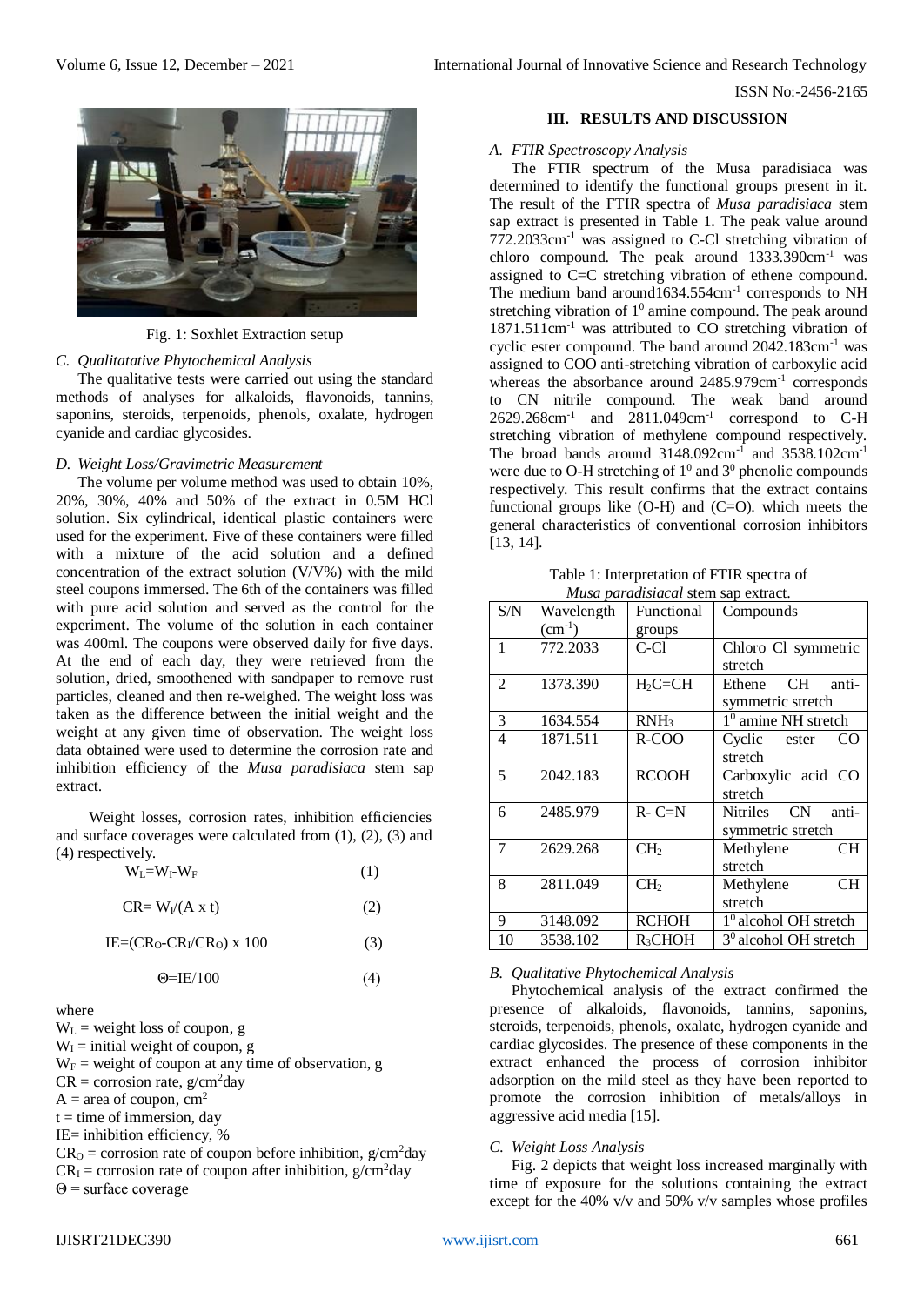increased significantly between the  $3<sup>rd</sup>$  and the  $4<sup>th</sup>$  days of observation before decreasing again through the 5th day. It can also be observed that the weight loss values for the blank (control) medium were the highest. Fig. 3 gives the profiles for the Soxhlet extracted sap. There was a general increase in the weight loss profiles for this sample though the 10%, 30% and 50% v/v extracts showed slight decreases between the second and third days of observation. The 30%  $v/v$  extract also decreased between the 4<sup>th</sup> and 5<sup>th</sup> days of observation. However, results obtained from the solvent extraction method were generally lower than those obtained from the mechanical extraction method.



Fig. 2: Average weight loss against time at different extract concentrations (mechanical extraction method)



Fig. 3: Average weight loss against time at different extract concentrations (solvent extraction method)

# *D. Corrosion Rate Analysis*

Fig. 4 and Fig. 5 show the graphs of corrosion rate against time for mechanically and solvent extracted *Musa paradisiaca* stem sap respectively. Examination of the plots reveals that corrosion rate values were higher in the blank medium than those containing the extract. For the manually extracted sap, the least corrosion rate was observed for the sample with the highest inhibitor concentration though it increased marginally on the fourth day of observation before reducing again. For the Soxhlet extracted sap, the least corrosion rate was experienced by the sample with the highest concentration throughout the period of experimentation. The Soxhlet extracted samples gave better results (lower corrosion rate values) when compared with the mechanically extracted samples. The low corrosion rates can be attributed to the adsorption of the molecules of

sulfur, oxygen and nitrogen present in the phytochemical composition of the extract.



Fig. 4: Corrosion rate versus time at different extract concentrations (mechanical extraction method)



Fig. 5: Corrosion rate versus time at different extract concentrations (solvent extraction method)

#### *E. Inhibition Efficiency*

Inhibition efficiency is the measure of the effectiveness of an extract or inhibitor in reducing the corrosion rate of a substance. Tables 2 and 3 give the inhibition efficiency values for sap extracted by both methods. For the mechanically extracted sap the inhibition efficiency of the solution containing the highest concentration of 50% was higher than those of the other samples on every day of observation except for the  $2<sup>nd</sup>$  and the  $4<sup>th</sup>$  days. For the Soxhlet extracted sample, inhibition efficiency of the solution with the highest concentration was rather higher than those of the other samples throughout the period of experimentation. Optimum inhibition efficiencies obtained were 76.43% for the mechanically extracted sap and 87.07% for the solvent extracted sap.

Table 2: Inhibitor efficiency at different concentrations for mechanically extracted sap

| Time           | Inhibitor Efficiency (%) for different extract |       |       |       |       |
|----------------|------------------------------------------------|-------|-------|-------|-------|
| (days)         | concentrations $(v/v)$                         |       |       |       |       |
|                | 10%                                            | 20%   | 30%   | 40%   | 50%   |
|                | 71.80                                          | 67.70 | 66.73 | 67.20 | 76.40 |
| $\overline{2}$ | 61.70                                          | 60.40 | 75.53 | 60.80 | 71.40 |
| 3              | 62.20                                          | 50.80 | 62.83 | 66.50 | 69.90 |
| 4              | 62.40                                          | 53.00 | 72.09 | 51.24 | 51.00 |
| 5              | 57.00                                          | 51.50 | 59.85 | 61.70 | 65.70 |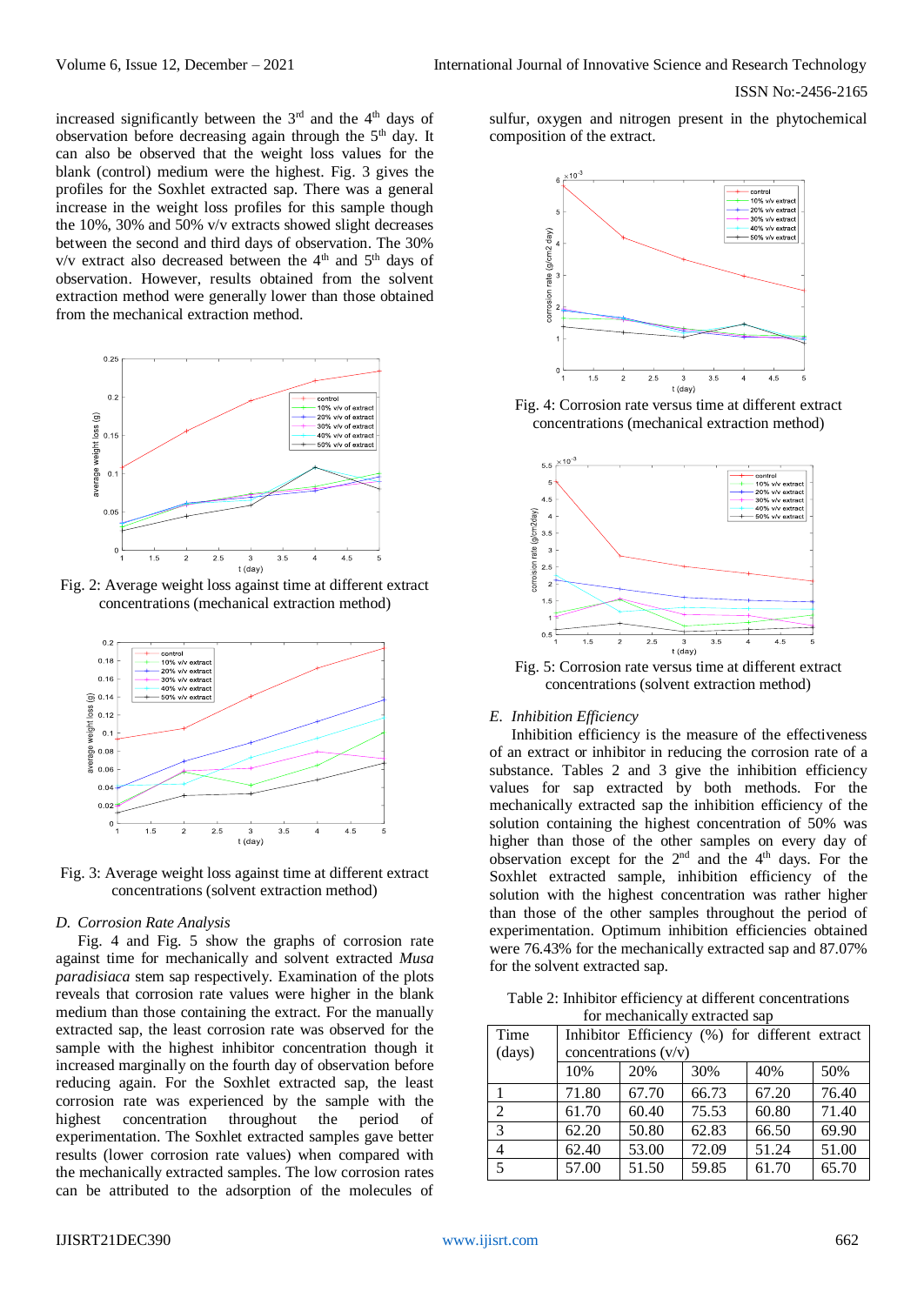| Time           |                        | Inhibitor Efficiency (%) for different extract |       |       |       |
|----------------|------------------------|------------------------------------------------|-------|-------|-------|
| (days)         | concentrations $(v/v)$ |                                                |       |       |       |
|                | 10%                    | 20%                                            | 30%   | 40%   | 50%   |
|                | 77.24                  | 58.01                                          | 79.38 | 55.13 | 87.07 |
| 2              | 45.44                  | 34.51                                          | 44.58 | 58.26 | 70.44 |
| $\overline{3}$ | 69.82                  | 36.37                                          | 56.44 | 48.04 | 76.44 |
| 4              | 62.51                  | 34.28                                          | 53.73 | 45.05 | 71.77 |
| 5              | 48.06                  | 29.50                                          | 62.97 | 39.66 | 65.49 |

Table 3: Inhibitor efficiency at different Concentrations for Soxhlet extracted sap

# *F. Adsorption Isotherm*

Four different adsorption isotherms were tested in this study at room temperature (27°C), the Langmuir, Freundlich, Temkin and Flory-Huggins isotherms. A comparison of the adsorption isotherms showed that the Langmuir adsorption isotherm gave the best result with the R <sup>2</sup> values of 0.9933 and 0.7331 for the manually and Soxhlet extracted sap respectively.

# **IV. CONCLUSION**

An investigation into the effect of *Musa Paradisica* stem sap extract on the corrosion inhibition of mild steel in 0.5M HCl was carried out in the present report for samples extracted by both mechanical/manual means and solvent technique. The result of the investigation shows that the average weight loss of the mild steel generally increased with a corresponding increase in time for samples extracted by both means. Very low corrosion rate values were observed with the samples containing the inhibitor as compared to those without any inhibitor for both methods of extraction. The inhibition efficiency (%IE) of the solution containing 50% extract concentration was generally higher than those of all other samples with the optimum of 76.43% obtained for the manually extracted sap and 87.07% obtained for the Soxhlet extracted sap. Higher values of inhibitor efficiency at 50% extract concentration indicates that more of the inhibitor molecules were adsorbed on the metal surface at a higher extract concentration thereby blocking the active sites of the metal. Again, Langmuir adsorption model best fit the experimental results with the manually extracted sap giving an R-Squared value of 0.9933 while that of the Soxhlet extraction gave an R-Squared value of 0.7331 after comparison of four different adsorption isotherms at room temperature (27°C).

# **V. ACKNOWLEDGMENT**

The efforts of Mr Gerald Owoh of Chemical Engineering Departmental Laboratory, Federal University of Technology, Owerri, in making this piece of work a reality, by assisting with some laboratory experiments and explanations is highly appreciated.

# **REFERENCES**

[1] K. Rose, B. Kim, K. Rajagopal, S. Arumugam, K. Devarayan, 'Surface protection of steel in acid medium by Tabernaemontana divaricata extract: Physicochemical evidence for adsorption of inhibitor,' Journal of Molecular Liquids, vol. 214, 2016, pp.  $111 - 116$ .

- [2] N. Asadi, M. Ramezanzadeha, G. Bahlakeh, B. Ramezanzadeh, 'Utilizing Lemon Balm extract as an effective green corrosion inhibitor for mild steel in 1M HCl solution: A detailed experimental, molecular dynamics, Monte Carlo and quantum mechanics study,' Journal of the Taiwan Institute of Chemical Engineers, vol. 95, pp. 252 – 272.
- [3] A. El-Etre, 'Inhibition of acid corrosion of carbon steel using aqueous extract of olive leaves. Journal of Colloid and Interface Science,' vol. 314, 2007, pp. 578–583.
- [4] K. Ajanaku, O. Aladesuyi, C. Ajanaku, E. Adedapo, A. Akinsiku, F. Sodiya, 'Adsorption properties of Azadirachta indicia extract on corrosion of aluminum in 1.85 M hydrochloric acid,' Journal of the International Association of Advanced Technology and Science, vol. 16, 2015.
- [5] R. Mayanglambam, V. Sharma, G. Singh (2011), 'Musa Paradisiaca extract as a green inhibitor for corrosion of mild steel in 0.5 M sulphuric Acid Solution,' Portugaliae Electrochimica Acta, vol. 29, 2011, pp. 405-417.
- [6] C. Manikandan, S. Balamurugan, P. Balamurugan, S. Beneston, 'Corrosion inhibition of mild steel by using banana peel extract,' International Journal of Innovative Technology and Exploring Engineering, vol. 8, 2019.
- [7] J. Gopal, A. Shadma, S. Sugdev, and P. Rajiv, 'Musa paradisica peel extract as green corrosion inhibitor for mild steel in HCl solution,' Corrosion Science, vol. 90, 2015.
- [8] N. Eddy and E. Ebenso, 'Adsorption and inhibitive properties of ethanol extracts of Musa sapientum peels as a green corrosion inhibitor for mild steel in  $H_2SO_4$ ,' African Journal of Pure and Applied Chemistry, vol. 2, 2008, pp. 046-054.
- [9] S. Olusola, M. Amodu, O. Odunlami, T. Joseph, S. Akintola, K. Ntwampe, and S. Akoro, 'Exploring Musa paradisiaca peel extract as green corrosion inhibitor for mild steel using factorial design method,' Corrosion Science, 2019.
- [10] N. Rosli, S. Yusuf, A. Sauki, and W. Razali, 'Musa Sapientum (banana) peels as green corrosion inhibitor for mild steel,' Key Engineering Materials, vol. 797, 2019, pp. 230- 239.
- [11] G**.** Lei, T. Bochuan, L. Wenpo, and L. Qingbiao, 'Banana leaves water extracts as inhibitor for X70 steel corrosion in HCl medium,' Journal of Molecular Liquids, vol. 327, 2021.
- [12] O. Idemudia and M. Malik, 'Studies on the inhibitive action of Musa paradisiaca stem extrude